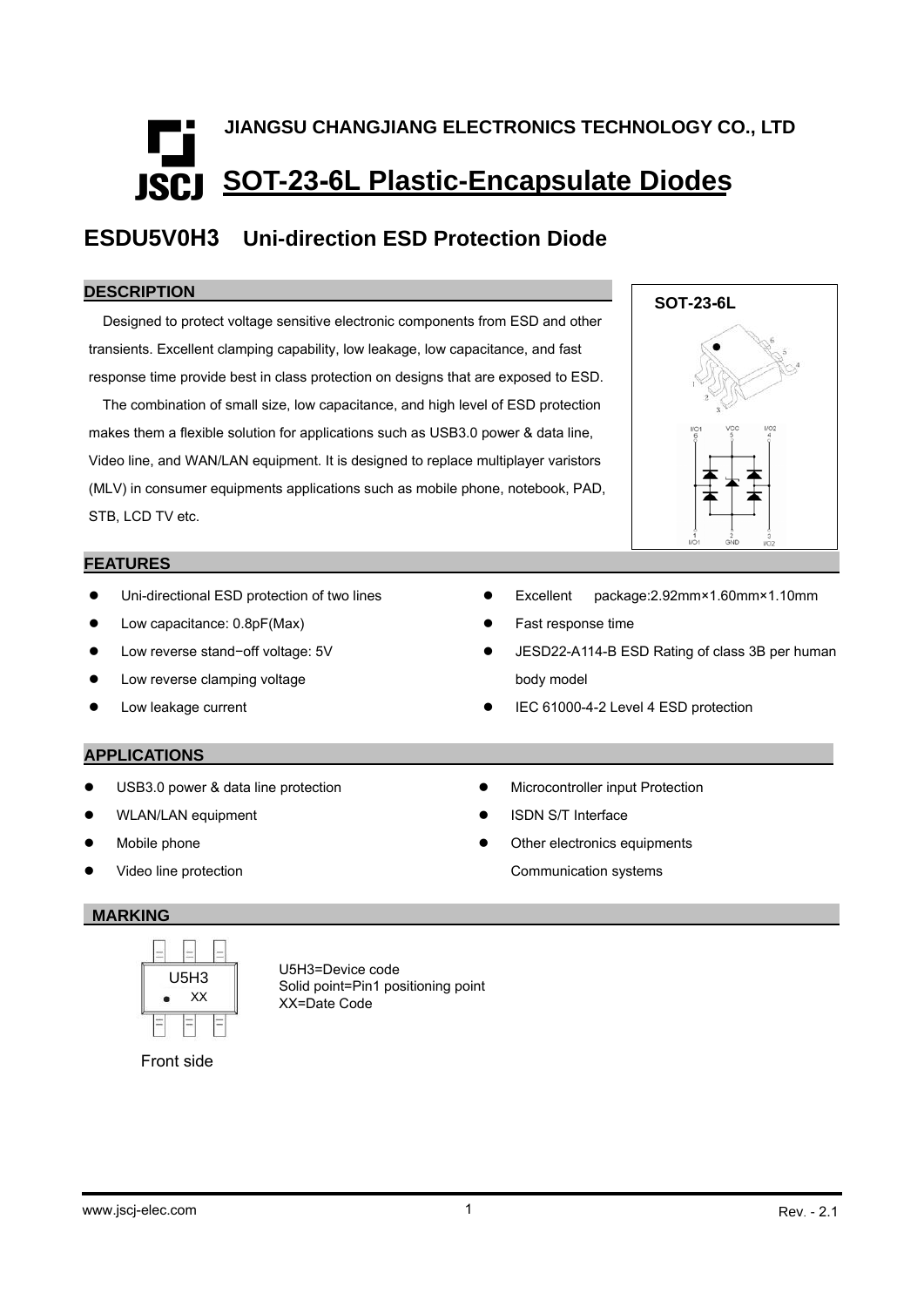### CHANGJING ELEC.TECH. ESDU5V0H3

### **MAXIMUM RATINGS (T<sub>a</sub>=25℃ unless otherwise noted)**

| <b>Parameter</b>                                       | <b>Symbol</b>        | Limit                   | Unit         |    |
|--------------------------------------------------------|----------------------|-------------------------|--------------|----|
| IEC 61000-4-2 ESD Voltage                              | Air Model            |                         | ±25          |    |
|                                                        | <b>Contact Model</b> |                         | ±25          |    |
| JESD22-A114-B ESD Voltage                              | Per Human Body Model | $V_{ESD}^{(1)}$         | ±16          | kV |
| <b>ESD Voltage</b>                                     | Machine Model        |                         | ±0.4         |    |
| Peak Pulse Power                                       |                      | $P_{PP}^{(2)}$          | 90           | W  |
| <b>Peak Pulse Current</b>                              |                      | $I_{PP}$ <sup>(2)</sup> | 3.5          | A  |
| Lead Solder Temperature - Maximum (10 Second Duration) |                      | Τı.                     | 260          | °С |
| Operation Junction and Storage Temperature Range       |                      | $T_{J}$ , $T_{stg}$     | $-55 - +150$ | °С |

(1).Device stressed with ten non-repetitive ESD pulses.

(2).Non-repetitive current pulse 8/20µs exponential decay waveform according to IEC61000-4-5.

#### **ESD standards compliance**

|       | <b>Contact Discharge</b> |       | Air Discharge   |
|-------|--------------------------|-------|-----------------|
| Level | Test Voltage kV          | Level | Test Voltage kV |
|       |                          |       |                 |
| 2     |                          | 2     |                 |
| 3     |                          | 3     |                 |
|       |                          |       | 15              |



| <b>ESD Class</b> | Human Body Discharge V                      |
|------------------|---------------------------------------------|
|                  | $0 - 249$                                   |
| 1Α<br>1Β<br>1C   | $250 - 499$<br>$500 - 999$<br>$1000 - 1999$ |
| $\mathcal{P}$    | $2000 - 3999$                               |
| 3A               | $4000 - 7999$                               |
| 3B               | $8000 - 15999$                              |





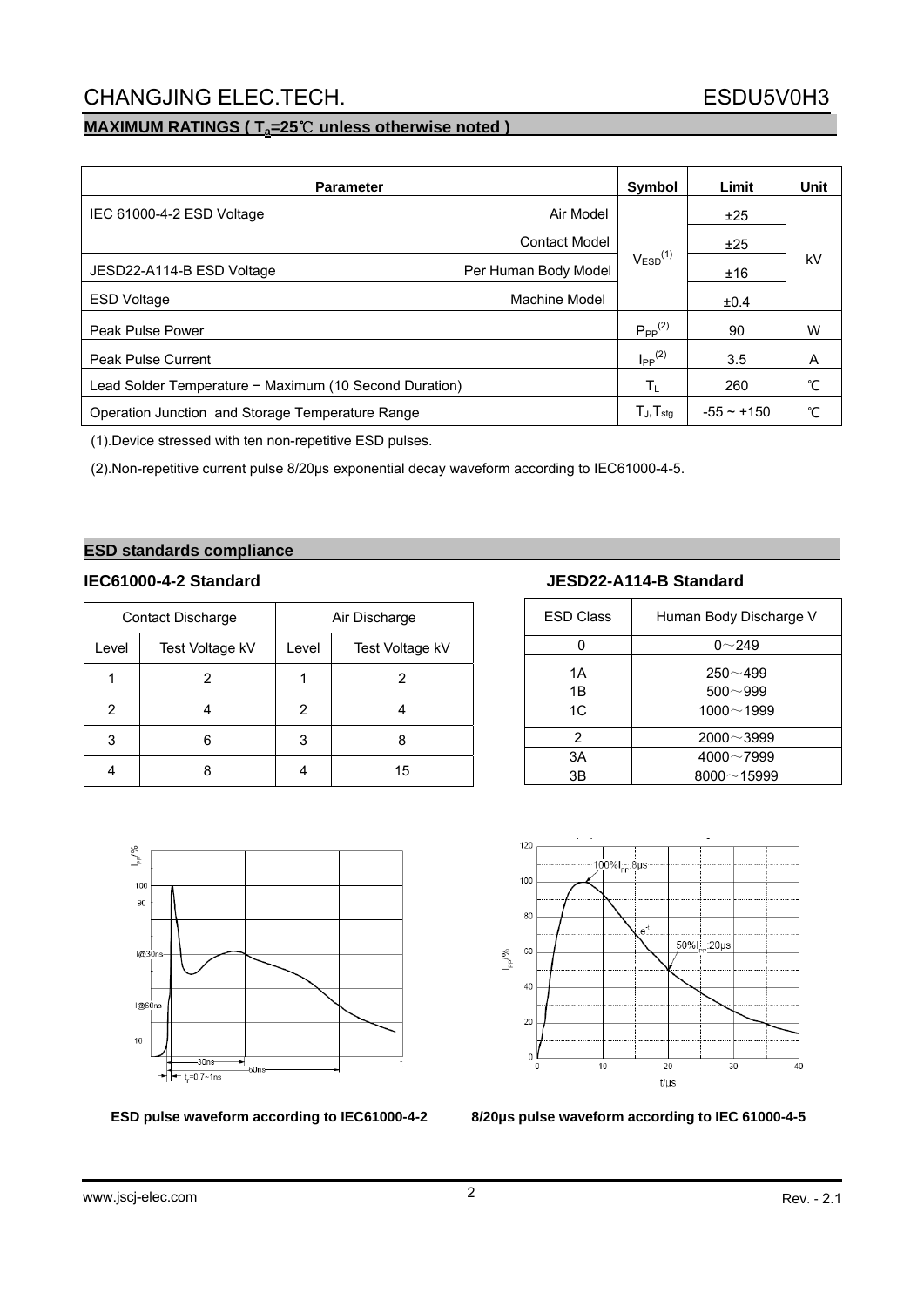## CHANGJING ELEC.TECH. ESDU5V0H3

### **ELECTRICAL PARAMETER**

| Symbol                  | <b>Parameter</b>                     |  |  |  |  |  |
|-------------------------|--------------------------------------|--|--|--|--|--|
| $V_C$                   | Clamping Voltage $@$ I <sub>PP</sub> |  |  |  |  |  |
| <b>I</b> PP             | <b>Peak Pulse Current</b>            |  |  |  |  |  |
| $V_{\sf BR}$            | Breakdown Voltage @ I <sub>T</sub>   |  |  |  |  |  |
| Iт                      | <b>Test Current</b>                  |  |  |  |  |  |
| lR                      | Reverse Leakage Current @ VRWM       |  |  |  |  |  |
| <b>V</b> <sub>RWM</sub> | Reverse Standoff Voltage             |  |  |  |  |  |
| $V_F$                   | Forward Voltage@ $I_F$               |  |  |  |  |  |
| ΙF                      | <b>Forward Current</b>               |  |  |  |  |  |



**V-I characteristics for a uni-directional TVS**

#### **ELECTRICAL CHARACTERISTICS(Ta=25**℃ **unless otherwise specified)**

| <b>Parameter</b>                                   | Symbol                   | <b>Test conditions</b>                                 | Min | <b>Typ</b> | Max | <b>Unit</b> |  |  |  |
|----------------------------------------------------|--------------------------|--------------------------------------------------------|-----|------------|-----|-------------|--|--|--|
| Per channel(I/O to GND unless otherwise specified) |                          |                                                        |     |            |     |             |  |  |  |
| Reverse stand off voltage                          | $V_{RWM}$ <sup>(1)</sup> |                                                        |     |            | 5   | V           |  |  |  |
|                                                    |                          | $I_T = 1mA$                                            | 6   |            | 10  | $\vee$      |  |  |  |
| Breakdown voltage                                  | $V_{(BR)}$               | $I_T = 1mA$ V <sub>cc</sub> to GND                     | 5   |            | 12  | V           |  |  |  |
| Reverse leakage current                            | $I_{\mathsf{R}}$         | $V_{RWM} = 5V$<br>(I/O to GND & $V_{CC}$ to GND)       |     |            | 1   | μA          |  |  |  |
| Forward voltage                                    | $V_F$                    | $I_F = 10mA$<br>(GND to I/O & GND to $V_{CC}$ )        | 0.4 |            | 1.5 | $\vee$      |  |  |  |
|                                                    |                          | $I_{PP} = 1A$<br>(I/O to GND & V <sub>CC</sub> to GND) |     |            | 13  | $\vee$      |  |  |  |
| Clamping voltage                                   | $V_c^{(2)}$              | $I_{PP} = 3.5A$<br>(I/O to GND & $V_{CC}$ to GND)      |     |            | 25  | $\vee$      |  |  |  |
|                                                    |                          | $V_R = 0V$ , f = 1 MHz                                 |     |            | 0.8 | рF          |  |  |  |
| Junction capacitance                               | $C_J$                    | $V_R = 0V$ , f = 1 MHz, I/O to I/O                     |     |            | 0.4 | pF          |  |  |  |

(1).Other voltages available upon request.

(2).Non-repetitive current pulse 8/20μs exponential decay waveform according to IEC61000-4-5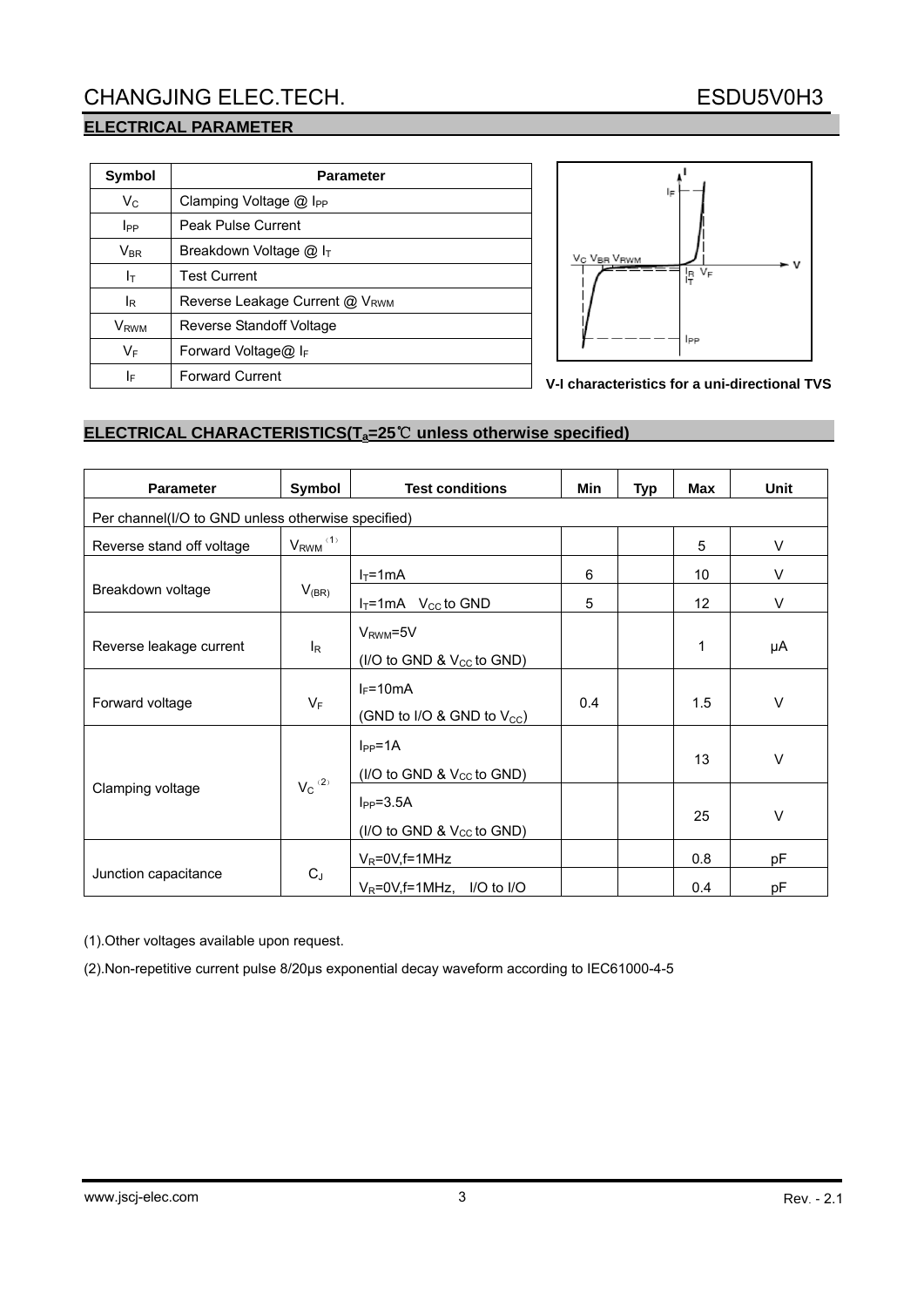## CHANGJING ELEC.TECH. ESDU5V0H3

#### **TYPICAL CHARACTERISTICS**



www.jscj-elec.com 4 Rev. - 2.1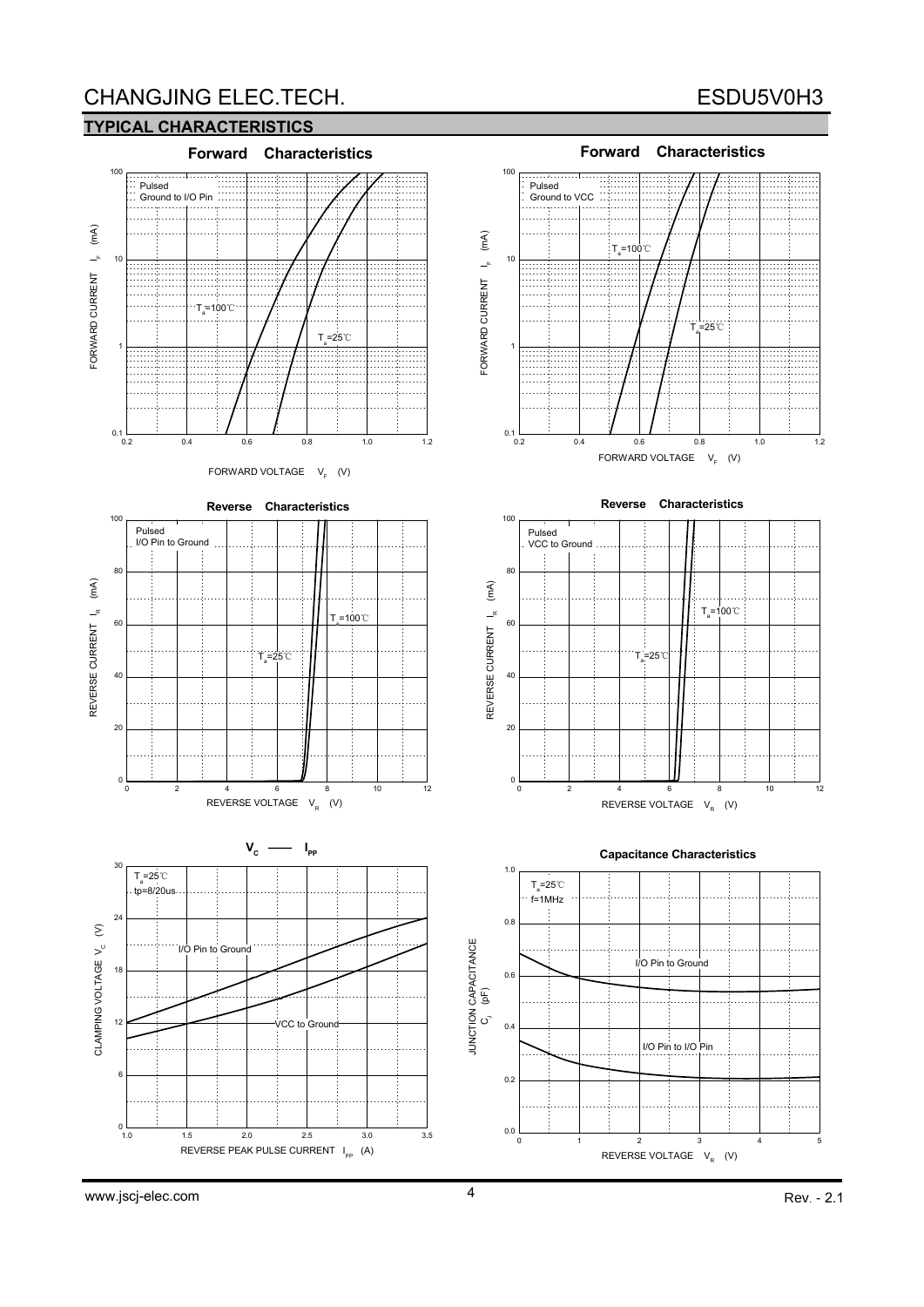### **PACKAGE OUTLINE AND PAD LAYOUT INFORMATION**

### **SOT-23-6L Package Outline Dimensions**



| g              | 0.200 |  |
|----------------|-------|--|
|                |       |  |
|                |       |  |
|                |       |  |
|                |       |  |
| $\overline{c}$ |       |  |

| Symbol         | <b>Dimensions In Millimeters</b> |             | <b>Dimensions In Inches</b> |             |  |
|----------------|----------------------------------|-------------|-----------------------------|-------------|--|
|                | Min.                             | Max.        | Min.                        | Max.        |  |
| A              | 1.050                            | 1.250       | 0.041                       | 0.049       |  |
| A <sub>1</sub> | 0.000                            | 0.100       | 0.000                       | 0.004       |  |
| A <sub>2</sub> | 1.050                            | 1.150       | 0.041                       | 0.045       |  |
| b              | 0.300                            | 0.500       | 0.012                       | 0.020       |  |
| c              | 0.100                            | 0.200       | 0.004                       | 0.008       |  |
| D              | 2.820                            | 3.020       | 0.111                       | 0.119       |  |
| E1             | 1.500                            | 1.700       | 0.059                       | 0.067       |  |
| E.             | 2.650                            | 2.950       | 0.104                       | 0.116       |  |
| e              | 0.950(BSC)                       |             | 0.037(BSC)                  |             |  |
| e1             | 1.800                            | 2.000       | 0.071                       | 0.079       |  |
|                | 0.300                            | 0.600       | 0.012                       | 0.024       |  |
| θ              | n°                               | $8^{\circ}$ | 0°                          | $8^{\circ}$ |  |

### **SOT-23-6L Suggested Pad Layout**



#### Note:

1. Controlling dimension in millimeters. 2.General tolerance: ± 0.05mm 3. The pad layout is for reference purposes only.

### NOTICE

JSCJ reserves the right to make modifications,enhancements,improvements,corrections or other changes without further notice to any product herein. JSCJ does not assume any liability arising out of the application or use of any product described herein.